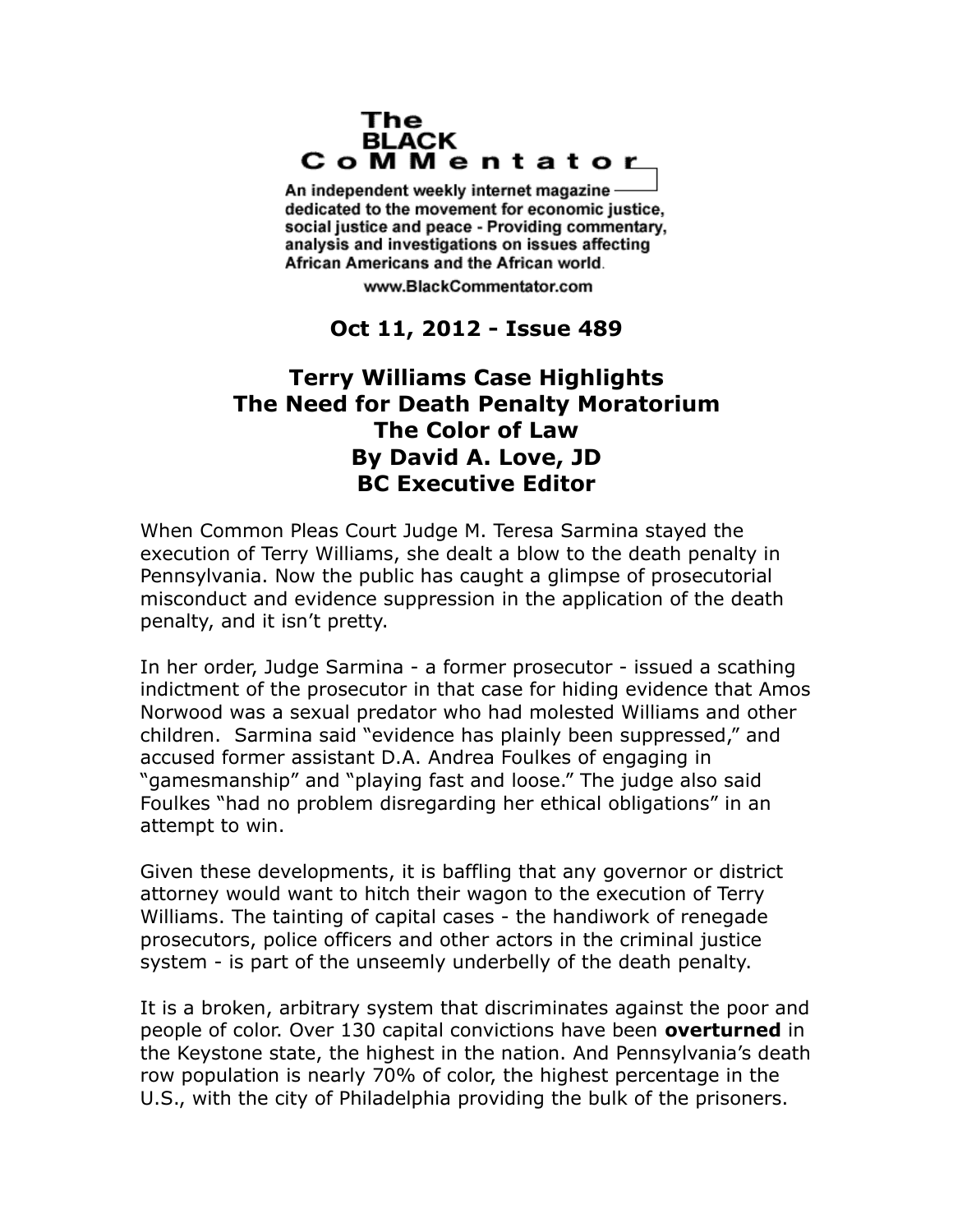Executions are barbaric and a violation of international human rights law. And as Martin Luther King, Jr. noted, "Capital punishment is against the better judgment of modern criminology, and, above all, against the highest expression of love in the nature of God." Moreover, innocent people are most certainly put to death.

Since 1973, **[141 innocent men and women](http://www.deathpenaltyinfo.org/innocence-list-those-freed-death-row)** across the U.S. have been released from death row. They spent an average of 10 years in conditions that can only be described as torture. Of these, 6 were wrongfully imprisoned on Pennsylvania's death row. And official misconduct played a role in nearly all of their unjust convictions.

**[Nicholas Yarris](http://www.innocenceproject.org/Content/Nicholas_Yarris.php)**, who was sentenced to death for the 1981 rape, abduction of murder of Linda May Craig in Delaware County, spent 22 years on death row before he was exonerated. His wrongful conviction was secured through perjured testimony of a jailhouse informant and the refusal of the prosecution to hand over 20 pages of documents.

Wrongfully convicted of murdering a Philly mobster and a female companion, **[Neil Ferber](http://articles.philly.com/2008-12-23/news/25243543_1_mob-boss-mob-informants-sketch)** spent 14 months on death row. He was also the victim of false testimony from a jailhouse informant, and evidence of his innocence that was not handed over to his defense.

**[Harold Wilson](http://www.democracynow.org/2005/12/20/the_story_of_harold_wilson_convicted)**, who was sentenced to death for the murder and robbery of three people in South Philadelphia, was exonerated through DNA evidence after spending 17 years in prison. In 2003, a court ruled that the prosecutor in the original trial had eliminated potential black jurors.

In 2000, **[William Nieves](http://www.phillyimc.org/en/node/42937)** was acquitted by a Philadelphia jury for a 1992 murder someone else committed, yet for which he was convicted in 1994. His original defense lawyer was paid \$2,500 and had no experience handling capital cases. When he was retried, Nieves' new lawyer had access to evidence that had been withheld from the defense. Nieves died of liver problems in 2005 due to improper medical treatment while in prison.

**[Thomas Kimbell](http://www.aclupa.org/downloads/CaseofThomasKimbell.pdf)** was convicted of four murders in 1998, despite no evidence or eyewitnesses linking him to the crimes. The Pennsylvania Supreme Court overturned his conviction in 2000 because the trial judge had unfairly excluded evidence pointing to his innocence. Kimbell was acquitted of all charges after a retrial in 2002.